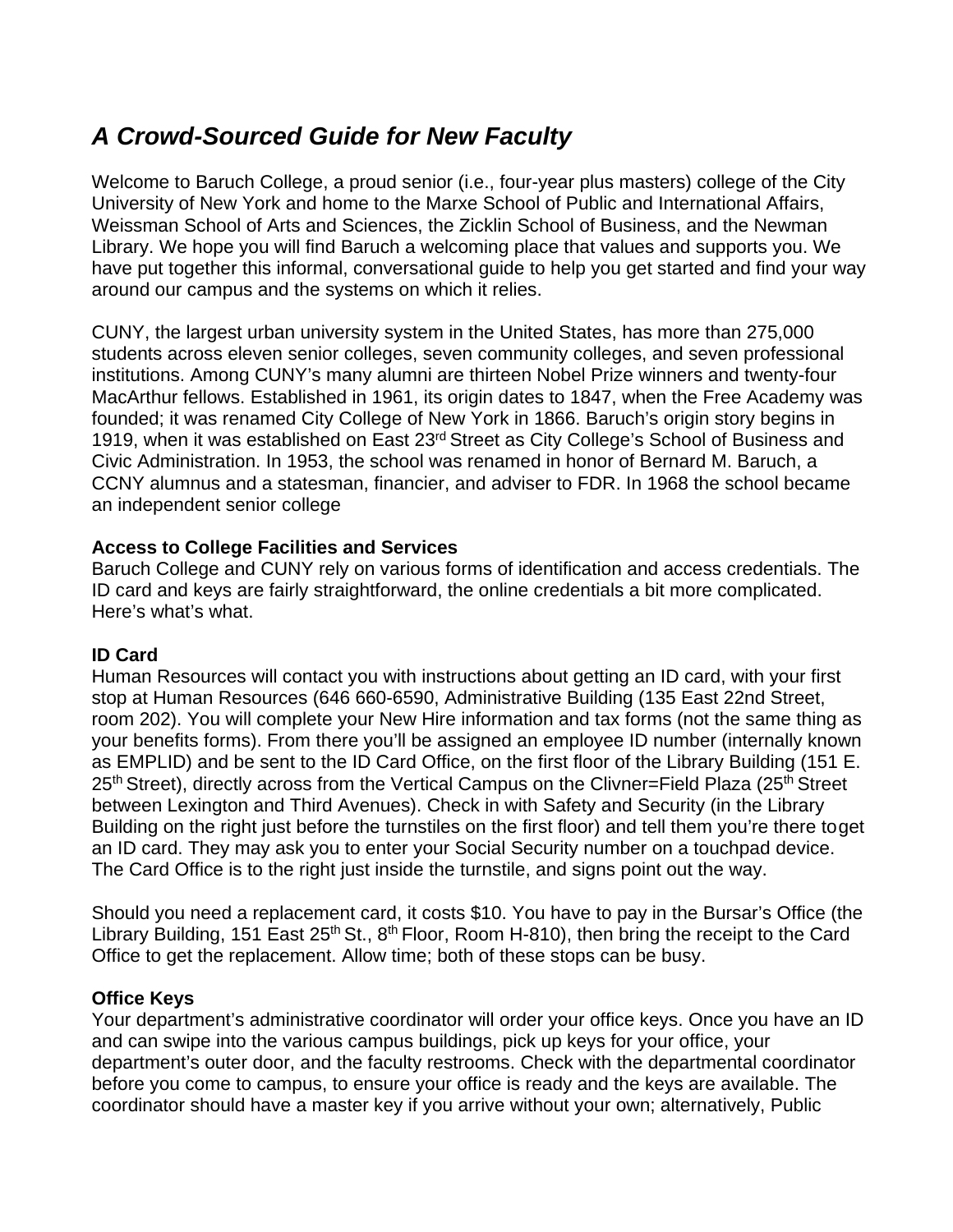Safety can let you in. Note: these keys cannot be duplicated at hardware stores.

## **Baruch User ID/Password**

Your EMPLID is found under your picture on your ID card. Your Baruch username will allow you to log onto Baruch computers or to register your own devices on Baruch Wi-Fi. Your unique username and password are also used to log into your college email account (Baruch mail); Blogs@Baruch sites; and more. The library and some other services are accessed remotely using the separate CUNY username. Twice a year you're required to change your password; you can do that [here or you can wait to be prompted upon login when your](https://mypassword.baruch.cuny.edu/?_ga=2.171759968.1516037674.1643818145-704584631.1582917129)  [password is about to expire.](https://mypassword.baruch.cuny.edu/?_ga=2.171759968.1516037674.1643818145-704584631.1582917129)

## **Baruch Email (college email)**

Your Baruch email is generated long before you get to campus, and probably before you're even reading this page. Check email as soon as you can, in case someone has already sent email to this Baruch account.

Note: This can be confusing – faculty and staff email is @baruch.cuny.edu, while student email is @baruchmail.cuny.edu.

And beware: Some systems used by the College require your CUNYFirst credentials, which are different from your Baruch username.

## **CUNYfirst**

CUNYfirst is the University-wide interface used for scheduling, course rosters, grading and some HR requests. You can access CUNYfirst through the Quick Links on the Baruch College home page. CUNYfirst has a separate username and password, and a separate cycle for password renewal.

You will use CUNYfirst to monitor your course enrollment, verify attendance rosters, and submit grades. Blackboard is the learning management system; it uses the same credentials (username and password) as CUNYfirst.

# **Technology Assistance**

[Baruch College Technology Center](https://bctc.baruch.cuny.edu/) (BCTC) Help Desk. [HelpDesk@Baruch.cuny.edu](mailto:HelpDesk@Baruch.cuny.edu) 646-312-1010, 6th floor Library Building

# **Ordering Textbooks**

At this time, CUNYfirst is used to order course texts. If you do not require books or other materials, you need to click on *no materials required.* The underlying idea on which the federal requirement for timely text adoption is based is that students should know the cost of required materials before they sign up for a course.

# **Blogs@Baruch (Campus WordPress Site)**

Use your regular Baruch username and password. You can access it by going to [blogs@baruch.cuny.edu](mailto:blogs@baruch.cuny.edu) and following the log-in instructions*.* Click"sign-in," and enter your credentials. Many instructors set up an individual blog site for each class, or each section of a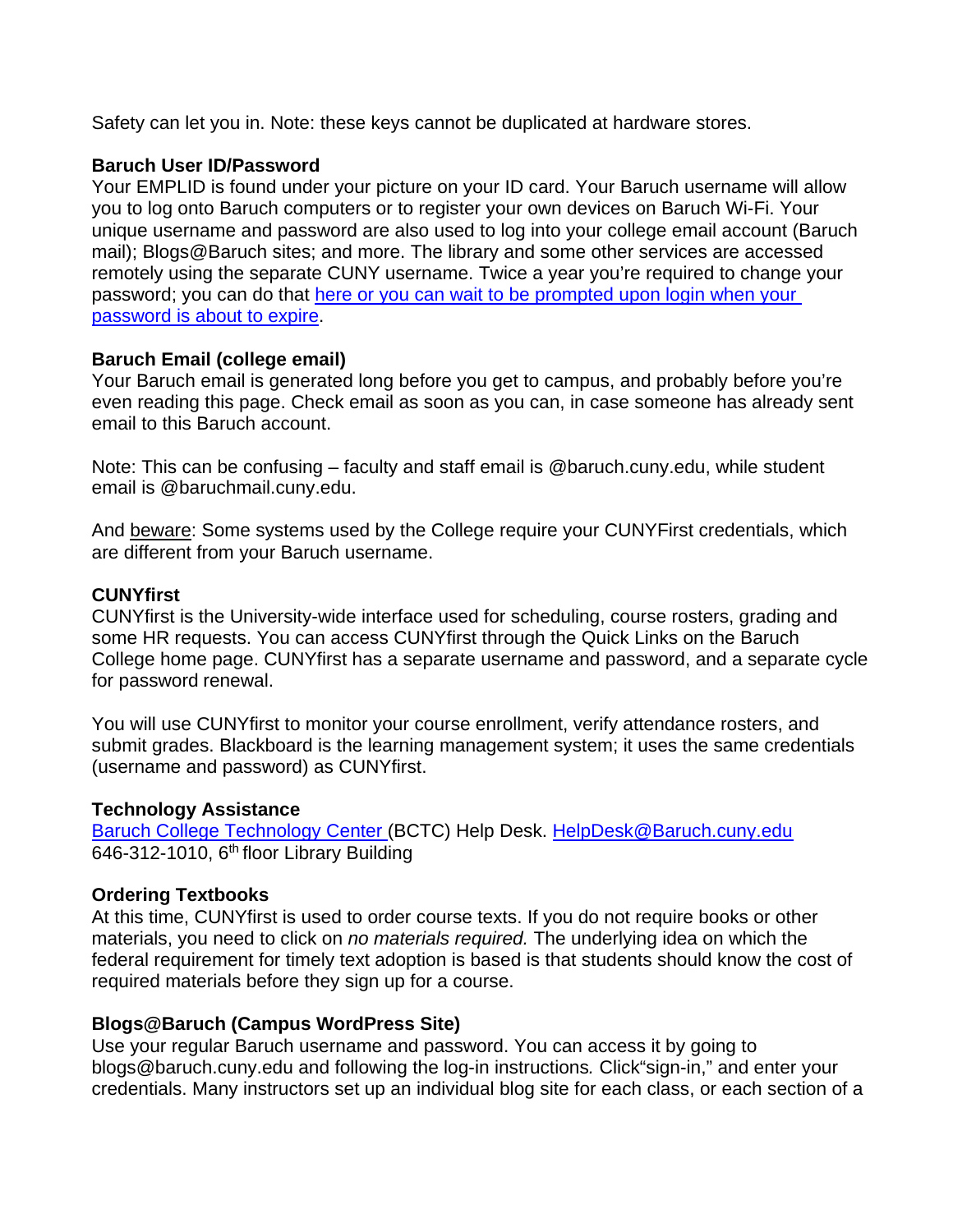class; many don't. It's entirely up to you.

## **The Library**

The Newman Library is one of Baruch's greatest assets, and its staff is deeply committed to helping faculty and students. For the general access of databases and journals off-campus, your CUNY username and password will suffice. A few library online services require your library barcode number, which you can find on your faculty ID, on the bottom right. And interlibrary loan requires additional login. When off-campus and seeking help, the library participates in a [7-day/24-hour chat](https://library.baruch.cuny.edu/help/) with other libraries around the world. Perfect for that 2 a.m. research you're doing.

## **Faculty benefits include:**

**Software** for use on personal computers off-campus, faculty have [access](https://bctc.baruch.cuny.edu/facultyandstaff/software/) at no charge to [Microsoft Office,](https://www.cuny.edu/about/administration/offices/cis/technology-services/office-pro-plus/) the [Adobe suite of programs,](https://bctc.baruch.cuny.edu/facultyandstaff/software/adobe-creative-cloud/) Dropbox, Interfolio, Zoom, and more. **[CUNY's eMail](https://ssologin.cuny.edu/cuny.html?resource_url=https%3A%2F%2Foffers.cuny.edu%252F)** offers discounts on Dell computers, the major cellphone services, other software, fitness clubs, entertainment and more.

**[Transit commuter benefits](https://hr.baruch.cuny.edu/transit-program/)** are also available through HR.

**Leaves [of several types](https://provost.baruch.cuny.edu/academic-affairs/academic-administration/faculty-leaves/)** are available to eligible faculty. CUNY has a [Code of Practice](https://www.cuny.edu/about/administration/offices/hr/policies-and-procedures/) that governs instructional staff leaves. [Scholar Incentive Awards](https://provost.baruch.cuny.edu/academic-affairs/academic-administration/faculty-leaves/) (SIA) are available for those who have won an external fellowship or scholarship but need institutional salary support. The maximum you are eligible for is 25% of your current salary, and this 25% from Baruch plus the fellowship salary cannot exceed your regular annual salary. If you intend to apply for an external fellowship or scholarship, be sure you keep an eye on the calendar for the application deadline for Scholar Incentive Awards. Typically, those applications need to be submitted through Interfolio in December for fellowships that take place the following academic year. You will very likely be applying for an SIA before you know whether you have been awarded it. Should you not receive the fellowship you applied for, you then need to defer or cancel your SIA. You can do this through writing a brief letter to your chair. Later in your academic career, [sabbaticals](https://provost.baruch.cuny.edu/academic-affairs/academic-administration/faculty-leaves/) are available (called "fellowship leave" in the CUNY vernacular) of one semester at full pay or a full academic year at 80 percent of pay. [Special leaves of absence without pay](https://provost.baruch.cuny.edu/academic-affairs/academic-administration/faculty-leaves/) may be requested for study, writing, research, a creative project, or public service of reasonable duration, though these are rarely approved for untenured faculty because they constitute a break in service toward tenure. Let your Chair and your Dean's office know as soon as possible that you intend to apply for an academic leave, so that an Interfolio case can be created for you to submit your application materials. To support your personal needs, other leave types include [paid parental leave, unpaid parental leave for child care,](https://hr.baruch.cuny.edu/parental-leave/) and [medical](https://hr.baruch.cuny.edu/benefits/)  [leave.](https://hr.baruch.cuny.edu/benefits/) These non-academic leaves are routed through your supervisor (usually that is your Department Chair) and HR, though in cases where it is relevant you should also let the Office of Academic Administration know whether or not you wish to 'bridge' your service toward tenure or not (some places refer to this as "stopping your clock") as you must opt-in in writing if you wish to do this.

# *Union*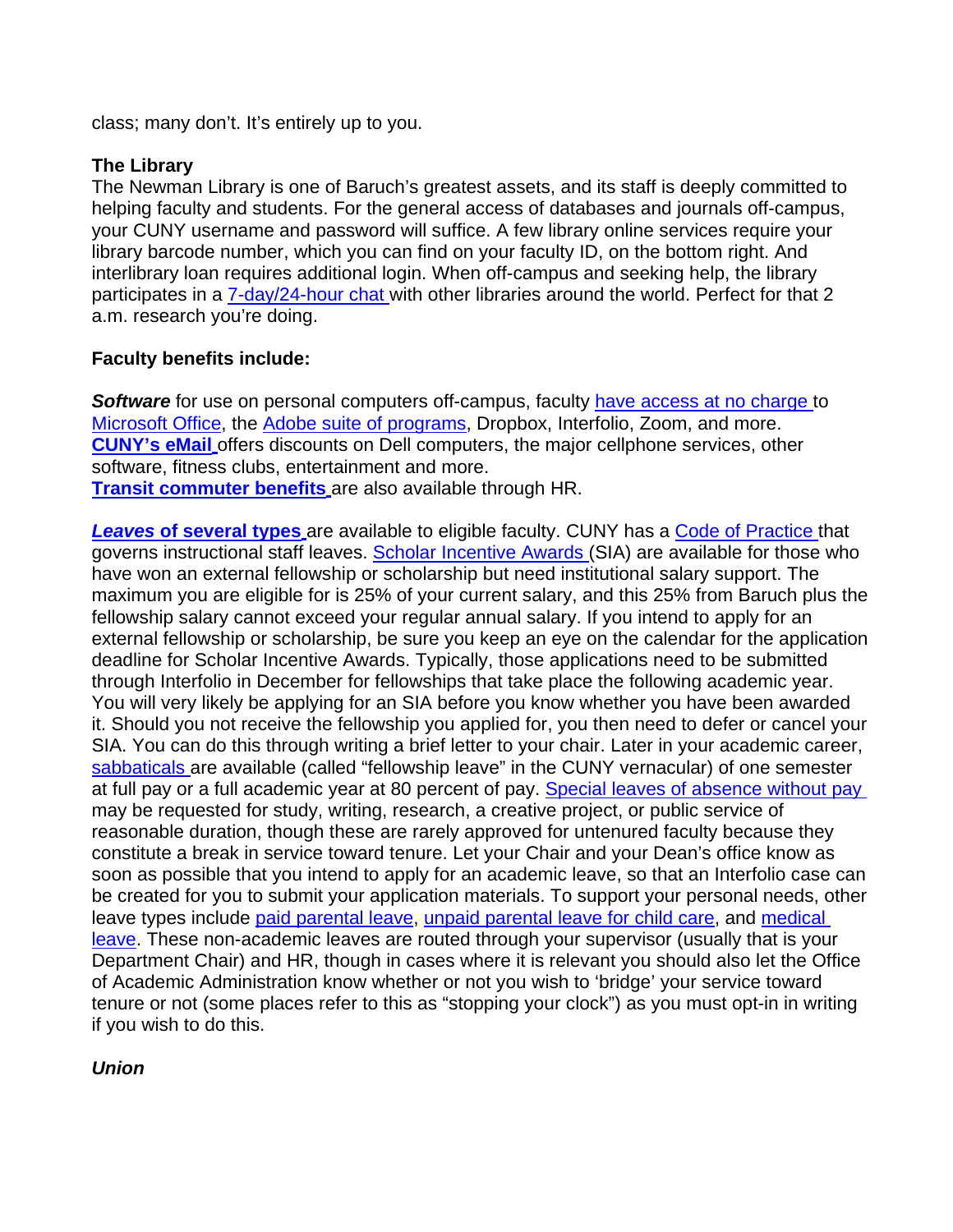Whether you are a dues-paying member or not, you are represented by the PSC (Professional Staff Congress). Familiarity with the [Collective Bargaining Agreement](https://www.cuny.edu/about/administration/offices/labor-relations/labor-contracts/) ("the contract") negotiated between CUNY and the PSC will help you to better understand your rights and responsibilities as a covered CUNY employee.

## *Funding and Fellowships*

A variety of Baruch-specific and CUNY-wide opportunities are available to seek monetary support – and sometimes research reassigned time. Each grant or fellowship has its own rules and instructions. Follow the instructions carefully and take note of due dates for the year or semester in which you hope to apply.

The Associate Provost for Faculty Development and Research sends out a [biweekly](https://provost.baruch.cuny.edu/messages/department/associate-provost-aar/) email with funding opportunities. Baruch's [Office of Sponsored Programs and Research](https://spar.baruch.cuny.edu/) (SPAR) manages the external funding opportunities and provides grant support. Its staff is available (provided you leave enough time) to review drafts of your application statement. Your chair or dean often has to provide some sort of endorsement for most of these applications, and the provost as well. Be sure to give them enough time and still meet the deadlines.

Many Baruch faculty win prestigious national and international fellowships. And Baruch or CUNY have many internal opportunities too. Here are a few:

**[PSC-CUNY Awards](https://psc-cuny.org/benefits/psc-cuny-research-award-program#:%7E:text=PSC-CUNY%20Research%20Award%20Program%20%28Administered%20by%20the%20CUNY,support%20of%20research%20and%20to%20leverage%20external%20funding.)** (the most common grant): Applications are due near the end of the Fall semester (December 15 or an adjacent calendar date if this falls on a weekend), and awards are announced the following April and become available for use during the following academic year, from July 1-June 30. The awards come in three types: TRAD-A usually funds various activities and supplies. To seek summer support, you can apply for TRAD-B (mostly for assigned time); and enhanced TRAD. These larger amounts are awarded only to a handful of applicants CUNY-wide.

These grants can be used for scholarship or learning projects that will enhance your teaching. The application for a PSC-CUNY Award is submitted through a [Research Foundation](https://www.rfcuny.org/RFWebsite/) interface (with its own login credentials). Once you receive an award, submitting receipts for reimbursements and/or arranging for summer pay is managed through a separate interface, also managed through RF-CUNY, but with separate log-in credentials. [Research Foundation \(RF\) CUNY,](https://www.rfcuny.org/RFWebsite/) for managing received PSC-CUNY awards. [Research Foundation \(RF\) CUNY Grant Proposal System,](https://www.rfcuny.org/gp/welcome.aspx) for uploading your PSC-CUNY applications

## **[Eugene M. Lang Junior Faculty Research Fellowship](https://spar.baruch.cuny.edu/elang/)**

Lang Fellowships are specific to Baruch, and awards range from \$3,500 to \$8,000, with four to six recipients each academic year. Eligible projects include scholarly research and other work that represent significant contributions to the applicant's discipline. These projects must meet the standards of professional and academic achievement recognized by the tenure and promotion guidelines set by CUNY. Fellowship recipients participate in twice yearly gatherings where their work is showcased for the campus community.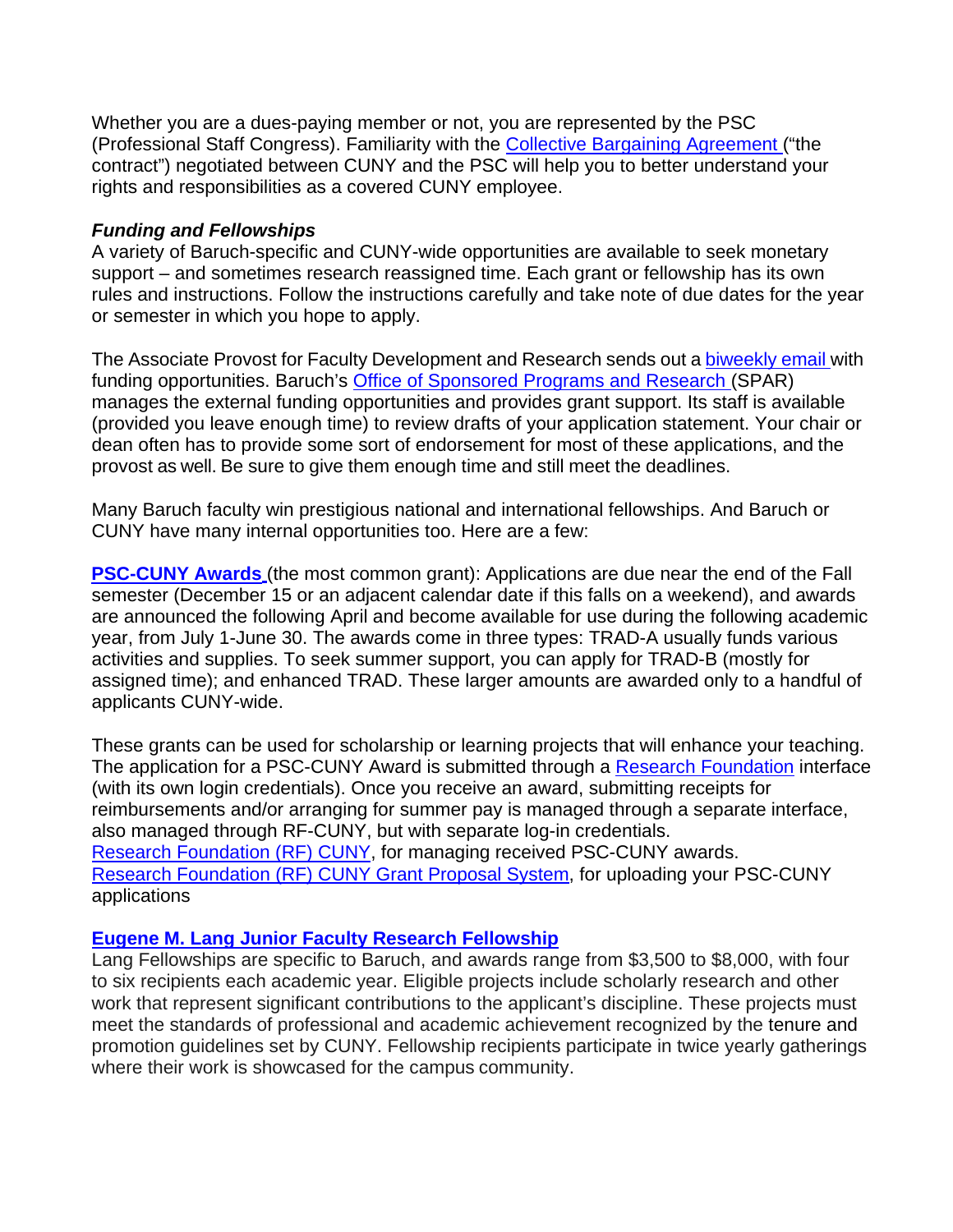## **[Faculty Fellowship Publication Program \(FFPP\)](https://www.cuny.edu/about/administration/offices/hr/recruitment-diversity/innovative-inclusive-programming/faculty-fellowship-publication-program/)**

This CUNY award is open to all second-year faculty in tenure-track positions. Traditionally underrepresented and other protected groups are especially encouraged to apply. The application is due in the fall. FFPP includes research reassigned time and the opportunity to participate in a CUNY-wide writing group with mentorship.

For more CUNY-wide initiatives, please look at the opportunities listed [here.](https://www.cuny.edu/research/research-development-programs/faculty-programs/internal-funding/)

## *[Center for Teaching and Learning](https://blogs.baruch.cuny.edu/ctl/) and [Schwartz Communication Institute](https://blogs.baruch.cuny.edu/blsci/)*

The Center for Teaching and Learning (CTL) and Bernard L. Schwartz Communication Institute (BLSCI) offer free professional development classes and resources to aid you in your teaching.

## **Tips for all Grant Applications**

Make sure your budget makes sense both in terms of what you will use the total for and how it will be apportioned. Some items are self-evident (airline ticket for a conference at Oxford), but sometimes you might need to include a justification (e.g., why you need to spend two weeks in an archive you've been to twice in the last year, or how research reassigned time will realistically increase your output.)

Be sure to articulate clear and concrete outputs, such as an article, a conference paper, an exhibition, a revised and completed chapter and outcomes such as impact on your teaching or your discipline. Ask colleagues if you can see their past applications to use as a template for your own. But don't be bound to that model if you can better articulate your project in another way.

Make sure you use the College's grant routing form and get all necessary reviews and signatures within the timeframe specified. Nearly every grant you could apply for must be submitted by SPAR on your behalf, and they need to ensure that your materials are complete and meet the guidelines for the opportunity you're applying for. You will also need to ensure that you have the necessary approvals to work with human or animal subjects prior to beginning your research. If your research involves international travel you will need to ensure that you are abiding by federal export control regulations. Baruch's [Office of Research](https://orco.baruch.cuny.edu/)  [Compliance and Outreach \(ORCO\)](https://orco.baruch.cuny.edu/) is your point of contact for research compliance, but you should be aware – and leave sufficient time for – the fact that CUNY is the decision-making body for some research compliance matters, such as human subjects review falling in to 'expedited' or 'full-board' categories.

## **Workload and Reassigned Time**

Tenure-track faculty members are contractually obligated to complete 18 workload hours teaching each year; for lecturers, the workload is 24 hours. CUNY keeps track of workload hours per class rather than credits, though in most cases the number is the same, e.g., 3 credits=3 hours. Yet some 3-credit courses carry 4 hours, and some classes are more than 3 or even 4 credits (for students) and workload hours (for faculty). Note that January courses may count toward the annual workload, but summer teaching does not – you are paid at the adjunct hourly rate for these.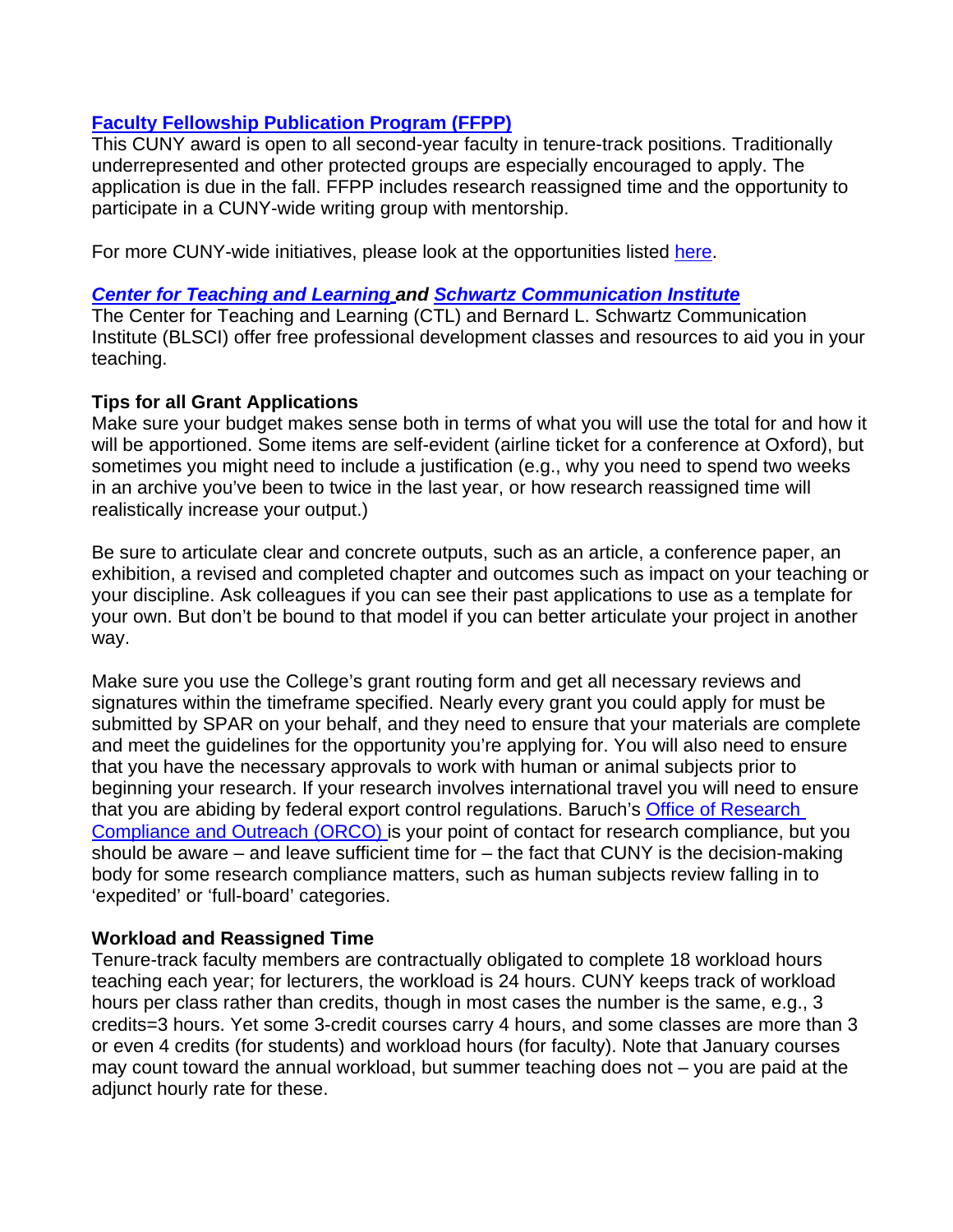During winter intersession, full-time faculty are allowed to teach two courses. However, if the faculty member wants workload credit, only one class can count toward their annual workload obligation. The faculty member will receive extra compensation for the additional course at an hourly teaching rate.

## **Contractually Negotiated Reassigned Time for Tenure-Track Professors**

The union contract stipulates that all full-time tenure track faculty receive 18 hours of reassigned time to be used in the first five years at Baruch, and 6 hours of reassigned time to be used in the first two years post-tenure. This provides new faculty at the Assistant and Associate ranks more time for scholarship and the development of their teachingpractice.

You will want to discuss your balance of teaching and contractual reassigned time with the department chair. You also have the option to bundle your contractual release time for a semester that would require no teaching. For this you must seek permission from both your chair and your dean. Even during a semester with no teaching assignments, all full time faculty are expected to be engaged members of a vibrant campus community.

Note: Should you defer your start date (because, e.g., you have received an external fellowship, or due to delays caused by immigration matters), or if you take a "bridge year" for one reason or another (fellowship, parental leave), your clock continues to run from your official start date, effectively shortening the time you have to use the Contractual Release Time.

## **Other Reassigned Time**

In addition to the contractually negotiated reassigned time, opportunities sometimes arise for tenure-track faculty to earn other reassigned time. These include the previously mentioned:

- Faculty Fellowship Publication Program (FFPP) Award
- PSC-CUNY TRAD B Award
- Eugene Lang Award
- [Learning Communities](https://provost.baruch.cuny.edu/wp-content/uploads/sites/5/2019/11/Learning-Communities-Handbook.pdf) (currently under review)
- Other College or University grants or awards that may come with reassigned time
- External funding when the budget specifically allocates funding to reassign a portion of your effort from teaching to research
- Certain service roles, such as chair or deputy chair, program coordinator, leadership positions in the Faculty Senate all come with reassigned time. Generally, these positions are filled with tenured faculty, but should you be invited to take such a position, consult with your department chair.

Some forms of reassigned time must be used at the time it is awarded. Keep track of all reassigned time, and make sure the college records match your own. Errors occasionally occur.

# **Independent Study and Honors Theses for Students, and Their Impact on Workload**

Each independent study project that you agree to mentor provides a 0.2 workload credit. Each request should be evaluated on its merits, as well as whether you are the appropriate instructor for the project. Engaging with a capable and motivated student on an intriguing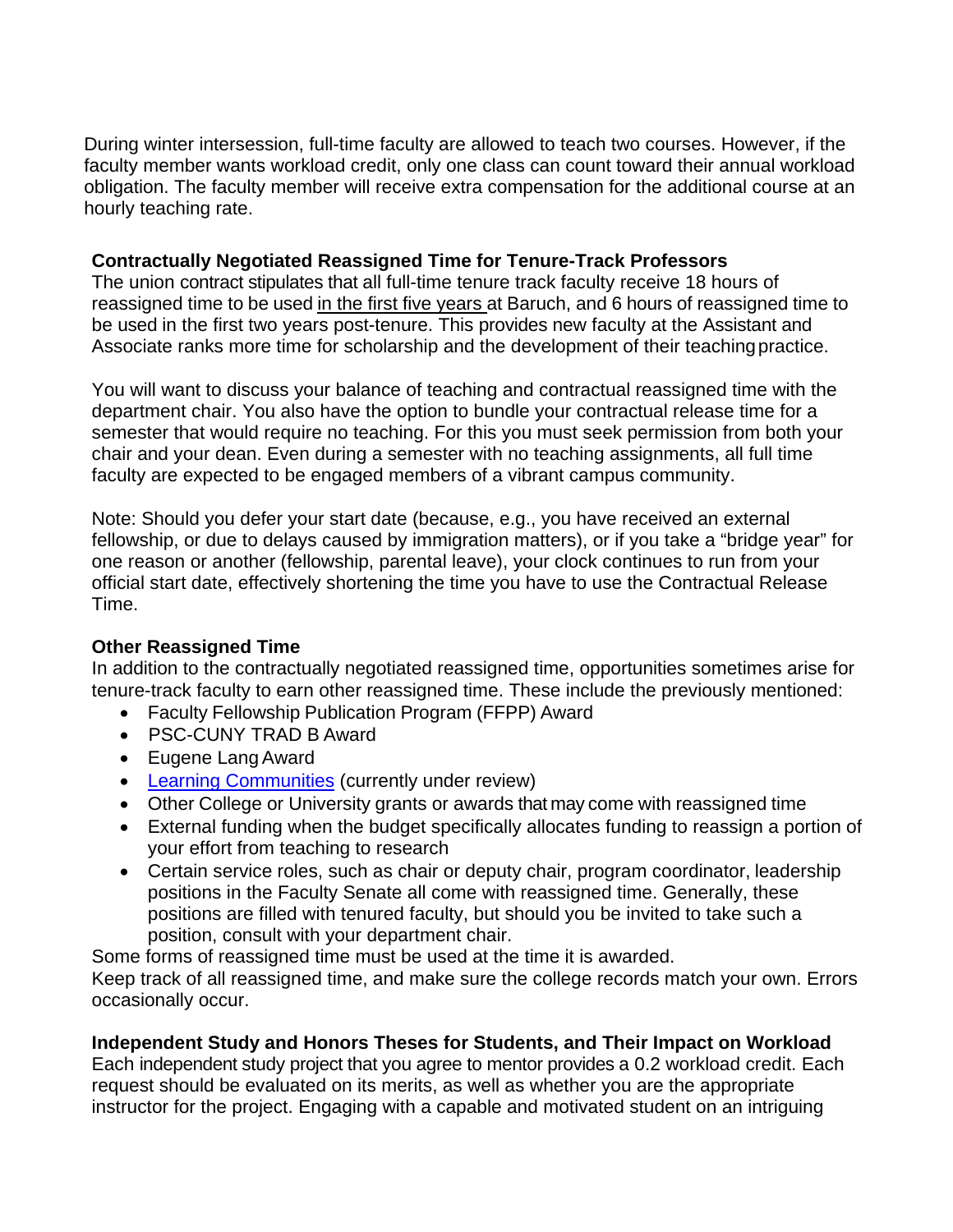project can be very rewarding but the choice to accept a directed study student is yours alone. Independent study students should not be accepted as a way to manage workload.

Faculty members are allowed to supervise no more than five independent studies per semester (1 workload credit). Make sure that both you and the student are aware of these policies. A copy of the independent study form, which needs to be filled out by the student and signed by you, and a full explanation of policies can be found [here](https://weissman.baruch.cuny.edu/wp-content/uploads/sites/20/2020/09/RevWSAS_IndStudy5.2020-1.pdf) for Weissman School of Arts and Sciences and here for [Zicklin](https://zicklin.baruch.cuny.edu/wp-content/uploads/sites/10/2019/07/IndependentStudy_rev20190711.pdf) School of Business.

Directing honors theses works similarly to independent studies, although these are completed toward the end of a student's academic career and are a two-semester commitment. They serve as a wonderful opportunity for students to engage in advanced research, and for the faculty member to mentor a significant project. More about the Honors Thesis process can be found [here.](https://guides.newman.baruch.cuny.edu/honorstheses)

#### **The Workload Report**

A "Faculty Workload Report" must be completed each semester. On this form, you report and track your workload balance, listing the courses and hours you have taught and any reassigned time you are using and its source. Remember: the workload obligation is 18 hours for tenure-track faculty and 24 for full-time lecturers. It is wise to try to balance your workload balance by the end of each academic year, but this isn't always possible.

Sometimes you will run a surplus or a deficit. When you do, you kick off a rolling three-year clock by the end of which you must balance your workload. If you end with a surplus, it is wiped out. Work with your chair to resolve workload imbalances. If you run a workload deficit, you may asked to assume administrative responsibilities. When a full-time faculty member has a workload balance or deficit at the end of the academic year, the three-year averaging rule is triggered. Any workload imbalances accrued in a given academic year should be resolved within the subsequent two academic years. Deficits must be resolved in the subsequent two academic years through teaching or a combination of both teaching and reassigned time.

## The Multi-Year Workload Summary Report

A "Multi-year Workload Summary" is accompanied by the "Faculty Workload Report" and distributed to all full-time faculty every spring semester.

## **Faculty Meetings and the Opportunities They Provide**

All faculty should attend as many of the department, school, and college faculty meetings held each semester as they can. These meetings are valuable in learning about college priorities and challenges, matters of curriculum and other issues, and simply as a way to see and learn who is who. Identifying yourself when you ask questions is a way to become better known outside your department.

## Types of meetings:

Each school has meetings for its faculty several times a semester, led by the dean. The president, the provost, and other top officials often speak and take questions.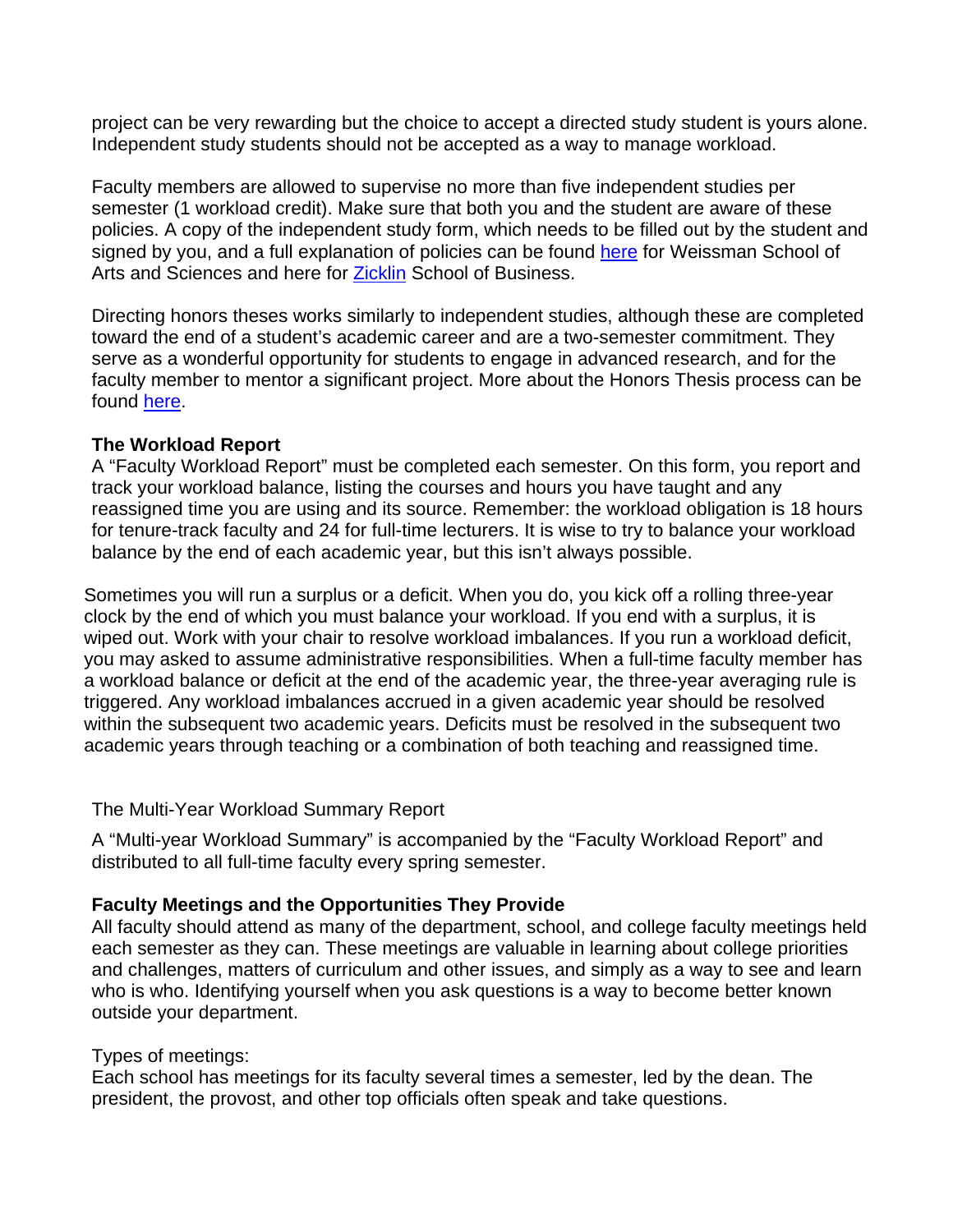A general meeting of all faculty members is held once a semester, led by the president and the provost. Here, too, is an opportunity to ask questions.

The Faculty Senate, an elected body, meets on the first Thursday of each month, and its meetings are open to all members of the college community. Top college officials attend, discuss issues, and take questions.

## **Annual Assessments**

Baruch College employs a robust and ongoing assessment process for new faculty. Full-time faculty have an initial two-year appointment, after which you will be eligible for annual reappointment, until you have earned tenure. Generally, in the summer or very early fall, you compile your reappointment/review materials (more on how-to below). They are reviewed by a variety of people and committees in mid-fall, starting with your chair and your department, and then at the school and college level. You are usually notified formally of your reappointment in the spring (though you may be notified earlier). At the end of the spring term, your chair will schedule a meeting to discuss your progress over the past year. (But please, should you have concerns, don't wait for the year-end meeting! Chairs and deans (and even the provost) are available if you have concerns.) After this meeting the chair writes an annual evaluation you are asked to sign. Faculty who disagree with the evaluation are able to write a response. For tenure-track faculty, the third-year review is particularly important, and it is followed by a meeting with your dean, who then adds a report to your files.

A key part of your record is a personal or candidate statement you write about your progress in teaching and research, your service to the community through committees or projects that you've worked on and anything else you want to mention. This document is closely read at every step of the assessment process. It is your opportunity to frame your work and put it in context for faculty evaluators who may be unfamiliar with your field. Please remember that most of the readers of this statement are outside of your field, so write for a broad educated audience, who are reading many such statements, so be thorough, but *concise*.

Each semester during your tenure-earning years, you will be observed during class by a colleague from your department (see below) and evaluated by your students (also see below).

## **Annual activity reporting**

Until Spring 2022, annual reporting was done via an online system called "Digital Measures." After that time, annual reporting will be done in "Faculty180," an Interfolio product, that will interface with the faculty personnel actions review module from Interfolio, already in use. Please watch for updates as this new interface is introduced to the campus community.

## **Building Your Evaluation File in Interfolio**

Interfolio is an online document management and review system used by Baruch College. You should log in to Interfolio and populate your "Dossier". This area of Interfolio is a virtual filing cabinet in which you may house your scholarly products in electronic form (such as journal articles) along with other documents related to your faculty activities. Baruch uses two modules produced by Interfolio: the Tenure and Promotion module, used to manage faculty personnel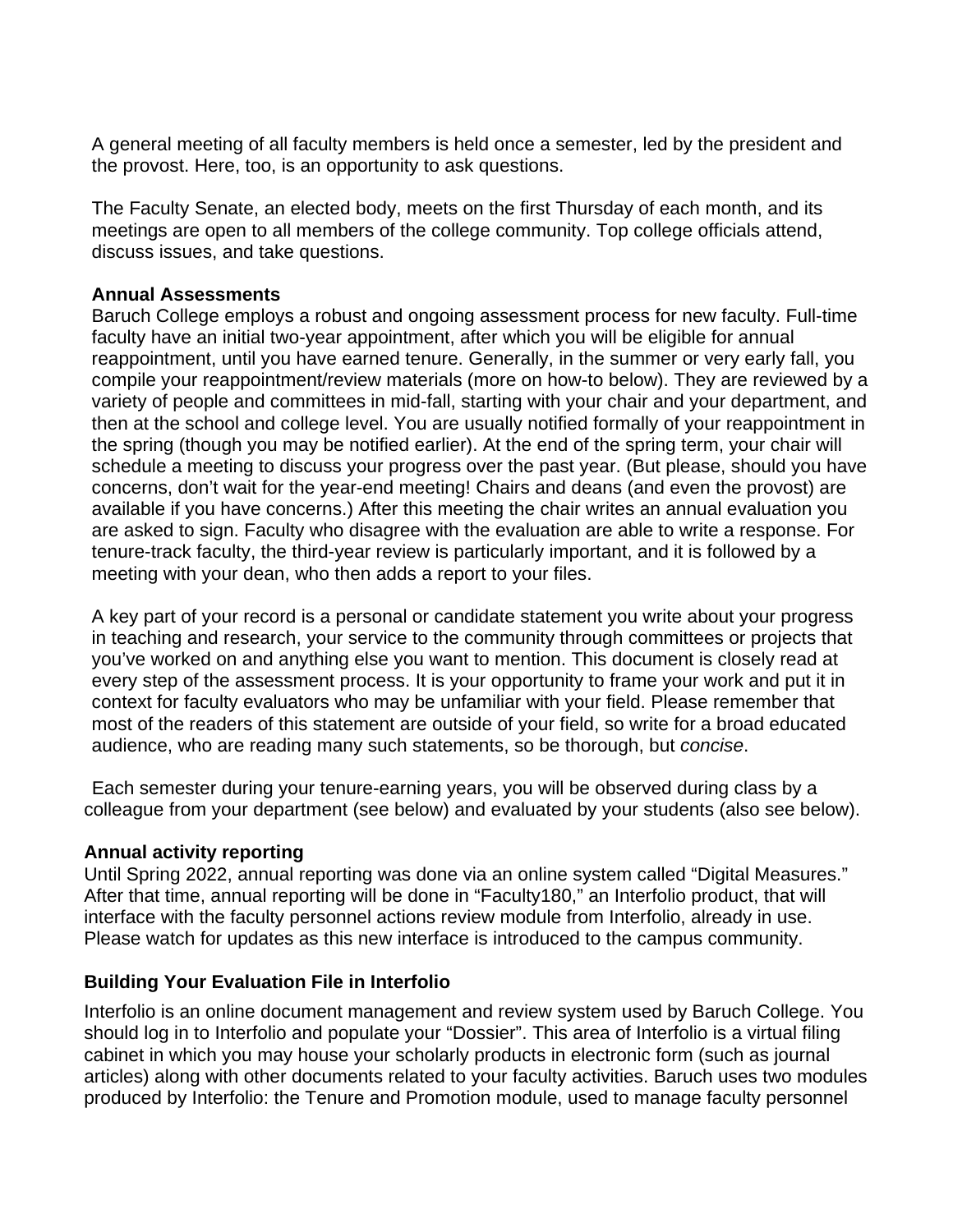actions; and the Faculty 180 module (mentioned above) to record your activities in scholarship, teaching, and service. When you come up for a personnel action, a case will be created for you and you will receive a notification to your Baruch email address with a link to click that will take you directly to your case. A "case" is created for each individual personnel action, starting with annual reappointment, and that case serves as the repository for all the required documentary evidence of your accomplishments and progress in teaching, research, and service, and evaluations of them. Interfolio can be accessed through the Quick Links on the college's home page; you will need to use it for your first reappointment and then for subsequent reappointments, tenure and promotion, as well as for academic leave applications. Be sure to log in from the *Institution* link, not your personal link. At this time, the college and the candidate are also required by contract to keep a physical (hard copy) binder in addition to this digital one.

Faculty are responsible for accurate, up to date, complete Interfolio and physical binder materials. You may receive suggestions for tweaks or revisions from your chair as the file moves from committee to committee. It is advisable to implement those suggestions; they are the result of discussion of your file. The Provost's office runs Interfolio workshops that train faculty and staff on Interfolio. Many departmental administrative staff have also taken this training and may be good resources should you have questions. Certain dean's office staff members have also taken these trainings and can offer support and guidance on questions.

In addition to **a current CV**, Interfolio and your binder require the following:

## **1) Personal or Candidate Statement:**

The Personal or Candidate Statement is (as noted above) a narrative that you draft annually and that speaks to who you are as a teacher, scholar or creator, and colleague involved in campus life (committees and other service). The statement should grow more substantive, but not necessarily longer, each year. As this statement travels through the reappointment, promotion, and tenure processes, many reviewers will rely on it to see what you have done and try to understand it *in the context of your field* – which you should explain in terms people in other disciplines can understand.

For lecturers applying for a Certificate of Continuing Employment (CCE), teaching accomplishments are most important, followed by service. Scholarly or creative work can be included but are not required.

# **2) Fall and Spring Peer Teaching Observation:**

Each semester prior to tenure or promotion one class meeting will be observed by another faculty member in your department. That person will likely contact you, or perhaps your department's administrative coordinator will alert you to whom will observe you. Before the observation, the faculty member may request a copy of your syllabus and information about what will be covered in the lesson to be observed. (A suggestion: don't schedule the observation on a day when you have a guest speaker, an exam is scheduled, or your class is watching film. The idea is for the observer to experience you as an active instructor.)

After that class, the observer drafts a report and meets with you to discuss it. This report is shared with you and both you and the observer sign it. You may add a response to it. These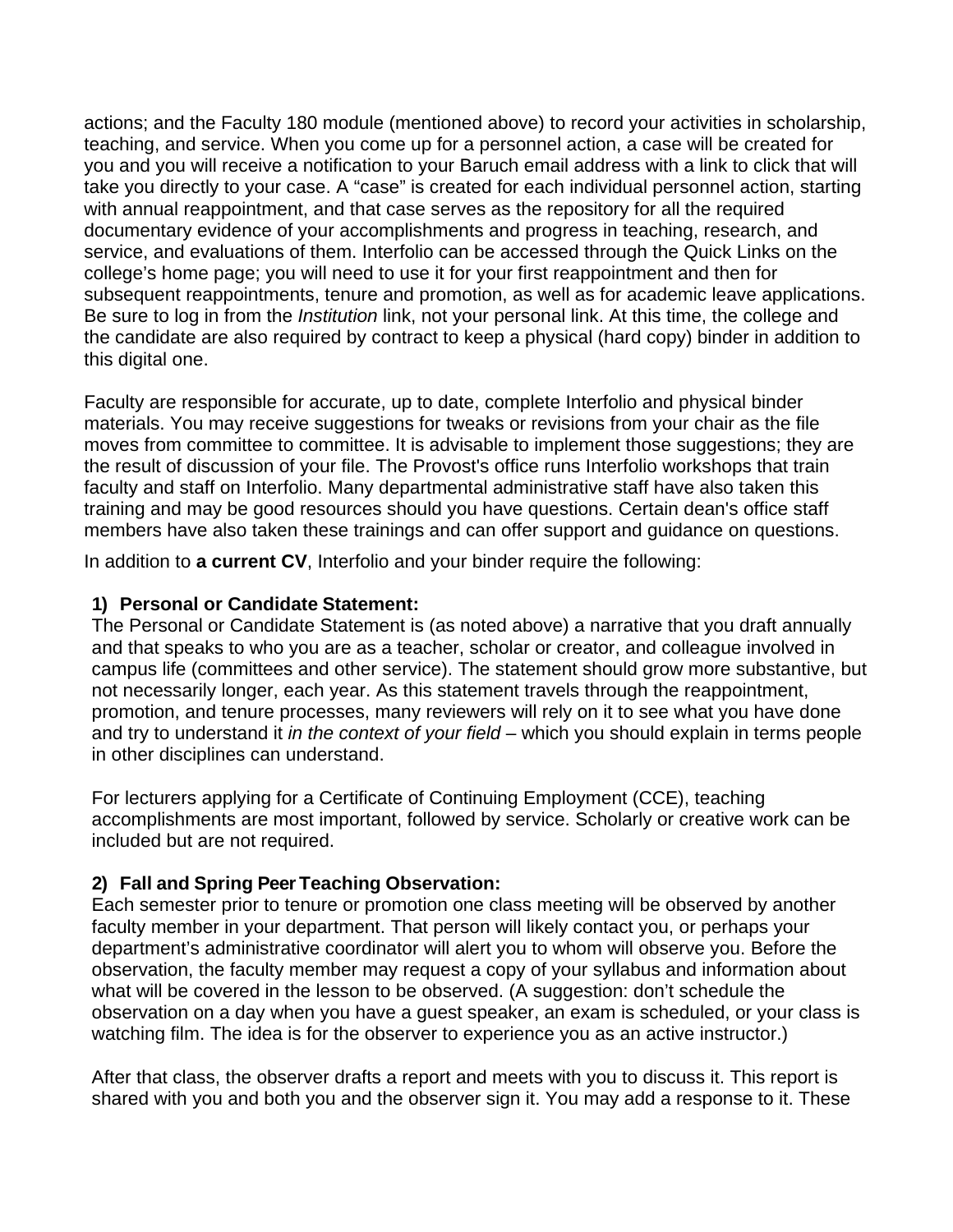observations become part of your record for reappointment, promotion, and tenure, and they are often closely read.

# **3) Fall and Spring Student Evaluations**

Your students evaluate the courses you teach every semester. Strongly encourage them to participate because the percentage of participating students makes the metrics more meaningful. Some faculty have found that setting aside a few minutes of class time late in the semester for the evaluation boosts participation (it is a best practice to step out of the room while the students do the evaluation online). The evaluations are subsequently available [online to you and your chair;](https://enrollmentmanagement.baruch.cuny.edu/evaluations/) use your Baruch username and password for access.

## **End-of-Year Meetings with Chair**

At the end of each academic year, your chair will schedule a meeting to discuss your progress and areas where you might improve. In the Weissman and Zicklin Schools, your chair sits on the school's P&B committee, so familiarizing your chair with your progress and work is in everyone's best interest. The chair or administrative coordinator will contact you to schedule this meeting, generally in the late spring or very early fall.

## **Supplementary Material**

Keep track of any materials that help tell the story of your teaching, scholarship, and service and add these to your Dossier in Interfolio *and physical binder*. Materials in your Dossier can be organized by #tags and filed in folders that you create; it is helpful to mirror the structure of the physical binder in creating and naming the folders in your Dossier. In addition to your CV and publications, add flyers or programs for events that you organized or participated in and any news coverage or reviews of your work. Include copies of all correspondence with editors and publishers – book contracts, letters of acceptance, receipt of submissions, and so on. In the review process, each faculty member is held responsible for getting all the documents into Interfolio *and the physical binder*. If you are uncertain where to list an item and precisely how to describe it (on your CV or in Digital Measures or Interfolio), ask your chair or another senior member of the faculty for guidance. Do not include materials documenting your non-academic personal activities.

Keep in mind that Interfolio is a document management and review system, therefore it does not allow from within the software any downloading, editing, copying, or printing of any material it contains. This ensures the confidentiality of your material and blocks any attempts to make changes. If you wish to revise something, do it on your computer, delete the item that you have revised from Interfolio, then upload the revised document. This may be obvious, but it helps to create a folder on your computer and store all the materials in one place.

## **Reappointments and Tenure**

Very early in your first year, your reappointment for the following year goes up the review ladder. This is for your first reappointment to your second year of service. In the fall of your second year, your reappointment for a third year comes up; in the fall of your third year, your reappointment for your fourth year begins. And so on.

For faculty in professorial titles (i.e., Assistant Professors or untenured Associate Professors), the normal tenure schedule (assuming no breaks in service, bridged leaves, or other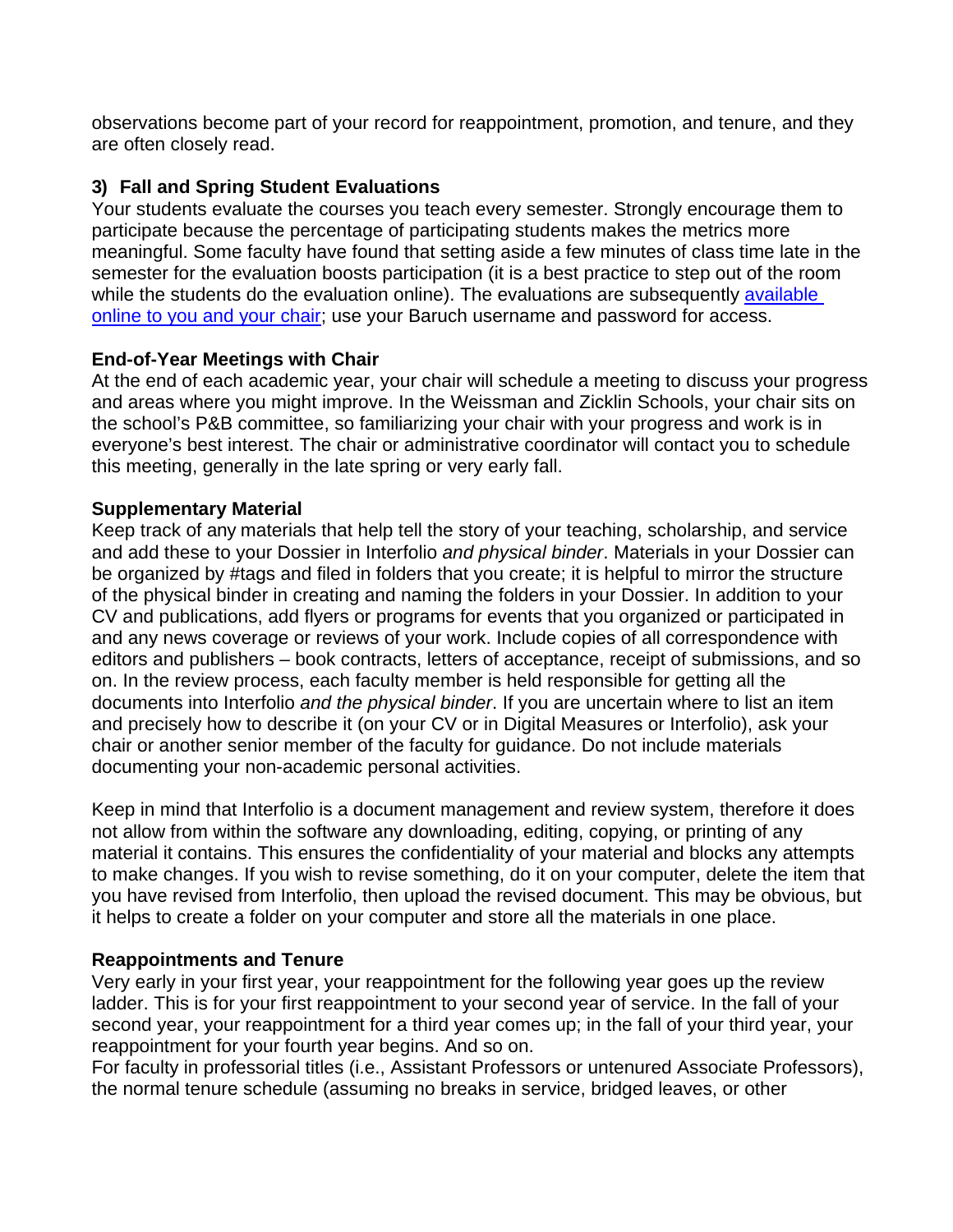circumstances impacting your tenure clock) has your materials going up for review and decision in your seventh year of service, with your subsequent (eighth) year appointment constituting the start of your tenured appointment, provided you are successful. You will begin preparing your tenure and promotion materials and soliciting external review letters in your sixth year of service, and will work closely with your Chair to adhere to your department's schedule and the expectations of your discipline.

For CCE-earning lecturers the probationary period is five years of continuous full-time service, with CCE granted to successful candidates effective September 1.

The Provost hosts an annual Spring Forum on Tenure and Promotion in March, which you should attend annually to learn about the process, expectations, and have your questions answered. Additionally, the [Office of Academic Administration](https://provost.baruch.cuny.edu/academic-affairs/academic-administration/) can help you with any questions concerning the tenure process, eligibility, tenure clock, and academic leaves.

## **The Process for Tenure and Promotion to Associate Professor**

*(General criteria for tenure and promotion are discussed [here.](https://provost.baruch.cuny.edu/academic-affairs/academic-administration/reappointment-tenure-promotion-and-cce/) Individual departments typically have discipline-specific guidelines. Please ask your chair for those.)*

During each year, untenured full-time faculty are expected to collect materials pertaining to their teaching, research and/or creative work, and service for uploading to Interfolio (as discussed above) and adding to their physical binders. The material is reviewed annually by the department's Executive Committee, and then the school and college personnel and budget (P&B) committees. Your Interfolio case and the binder are due for review near the beginning of each academic year. Remember to update them at the end of the summer to capture any new work.

In the *seventh year*, candidates are reviewed for tenure and promotion by the department's tenured faculty.

## *External reviewers*

The first step in the tenure process starts in the fall of the sixth year, with the selection of external reviewers. The candidate, the chair, and the tenure committee each contribute four suggestions to the list of potential reviewers. These reviewers must be external to the CUNY system, must have advanced standing in the appropriate field, and must not have had a relationship with the candidate that would prevent an objective evaluation based on the merits of the work (e.g., cannot be the candidate's graduate school advisors or a co-author). Though candidates may not include advisors or co-authors, they may consult with those people for recommendations for other possible reviewers. From among these 12 proposed reviewers, the dean seeks those willing to participate, with the goal of gathering at least six. (The official minimum number is five, but the practice tends to be at least six.) These requests and all correspondence for the tenure review are managed by the dean's office.

# *Tenure file*

Candidates for tenure and promotion should be prepared by the fall of the seventh year to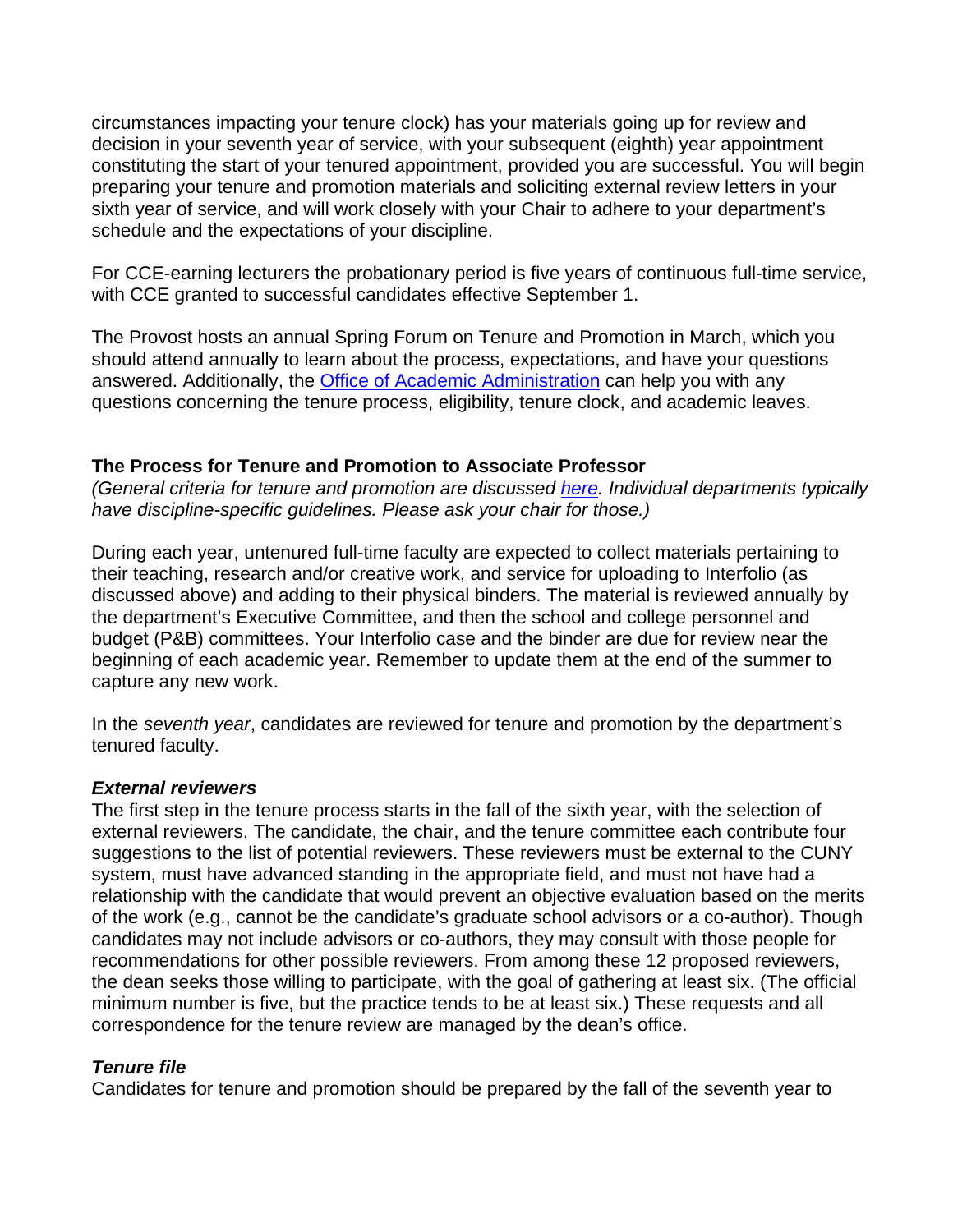submit all relevant materials – including a teaching portfolio, relevant scholarship and/or creative work, evidence of institutional and other professional service, a candidate statement, and the chair's reviews. These materials go into both Interfolio and the physical binders for review. The case, including the collected reports from external reviewers, will be considered and voted on by the following bodies in this order:

1. The tenured members of home department, who form the Department P & B Committee.

2. The school P&B Committee. In Weissman the school P&B committee consists of the 13 department chairs, with the dean serving ex officio. In Zicklin, the committee is the seven department chairs, with the dean ex officio. In Marxe, the faculty elect seven members to the school's P&B committee, with the dean ex officio.

3. The college P&B consists of the provost, three school deans, the chairs of each school's P&B committee, 11 at large representatives (4 from Weissman, 3 from Zicklin, 2 from Marxe, 2 from the library or other independent program), and one student representative. It is nominally chaired by the president who is a non-voting member. The president may delegate the provost to lead the meetings.

4. The college president makes the campus decision on tenure and promotion based on the recommendations of the College P&B.

5. Early tenure is an unusual action. You must be nominated by your dean for the provost's consideration. Early tenure cases go through the steps outlined above, then to CUNY's Board of Trustees for the final decision. Baruch may nominate no more than two early tenure cases per annual cycle.

# *Appeals process*

A faculty member receiving a negative vote at any level of the process has the right to appeal. A negative vote at the department level is appealed to the school P&B. A negative vote at the school level is appealed to the School Academic Review Committee (SARC), which makes a recommendation to the College P&B. A negative vote at the college level is appealed to the College Academic Review Committee (CARC), which makes a recommendation to the president. The President will consider their recommendation and notify the appellant of the decision on the appeal.

# **WHERE TO FIND THINGS:**

[Bursars Office](https://adminfinance.baruch.cuny.edu/bursar/) Library Building (aka ITB or H-Building), 8<sup>th</sup> floor, room H 8-10.

[ID Card Office](https://adminfinance.baruch.cuny.edu/public-safety/i-d-card-center/) Library building, first floor, R133

[Center for Teaching and Learning\(](https://blogs.baruch.cuny.edu/ctl/about-the-ctl/)CTL)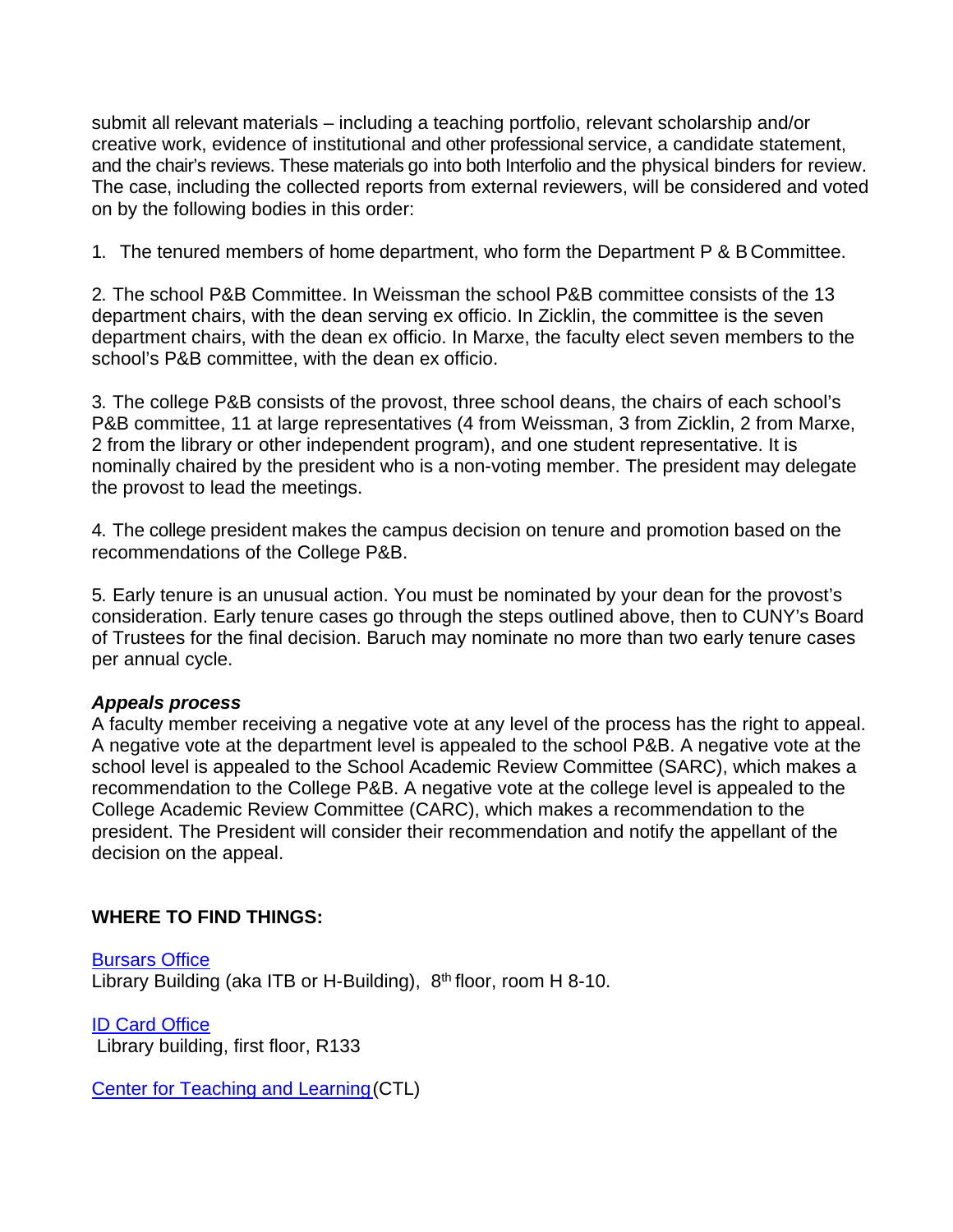#### Library Building, sixth floor

#### **Deans' Offices**

Marxe, 135 East 22nd Street, Room 914 Weissman, 8<sup>th</sup> floor of the Newman Vertical Campus (NVC) building (aka, Building B) Zicklin, Room 13-260, Newman Vertical Campus

#### [Human Resources](https://hr.baruch.cuny.edu/)

646-660-6590 The Administration Building, 135 East 22<sup>nd</sup> St., three blocks south of Vertical Campus.

#### [Office of Sponsored Programs and Research](https://spar.baruch.cuny.edu/) (SPAR) and the [Office of Research Compliance](https://orco.baruch.cuny.edu/)  [and Outreach](https://orco.baruch.cuny.edu/) (ORCO)

 $10<sup>th</sup>$  floor of 137 E. 25<sup>th</sup> St., west of the library building (aka "The Annex")

#### **Tutoring services for your students:**

The following services are available for students who need tutoring support in their coursework (faculty may cut and paste the following into their syllabi): The [Student Academic Consulting](https://sacc.baruch.cuny.edu/)  [Center](https://sacc.baruch.cuny.edu/) (SACC) supports undergraduates through small group peer tutoring; the [Writing](https://blogs.baruch.cuny.edu/writingcenter/) [Center](https://blogs.baruch.cuny.edu/writingcenter/) offers support to all Baruch students through one-to-one consultation with a professional writing consultant and in online small-group workshops; [Tools for Clear](https://tfcs.baruch.cuny.edu/)  [Speech](https://tfcs.baruch.cuny.edu/) (TfCS) improves the pronunciation, fluency, and pragmatic abilities of non-native English speakers at Baruch College; and the [Bernard L. Schwartz Communication](https://blogs.baruch.cuny.edu/blsci/)  [Institute](https://blogs.baruch.cuny.edu/blsci/) hosts resources for students in communication intensive courses (CICs).

# **LIBRARY and RESEARCH**

[Baruch College Library](https://library.baruch.cuny.edu/)

#### [Interlibrary Loan](https://ill.baruch.cuny.edu/)

## Manhattan [Research Library Initiative \(MaRLI\)](https://www.nypl.org/help/research-services/MaRLI-application)

This is the consortium partnership between NYPL, Columbia, and NYU that allows you greater borrowing privileges with the NYPL research library and with select (usually the main) libraries at NYU and Columbia). This program is not in any way sponsored by Baruch or CUNY, thought is likely someone mentioned it in an orientation. Applications are accepted throughout the year. All memberships must be renewed each September, regardless of when your application was approved.

## **Textbook Manager** (where you email your book order)

Through December 31, 2022, You can place your textbook orders: in the bookstore (ground floor of the NVC), by phone at 646-312-4854, or via email to Jasmine Brown at **TM8065@bncollege.com**. When placing your order please provide your contact information, department, course number, and section. For the book information provide: title, author, edition, publisher and ISBN.